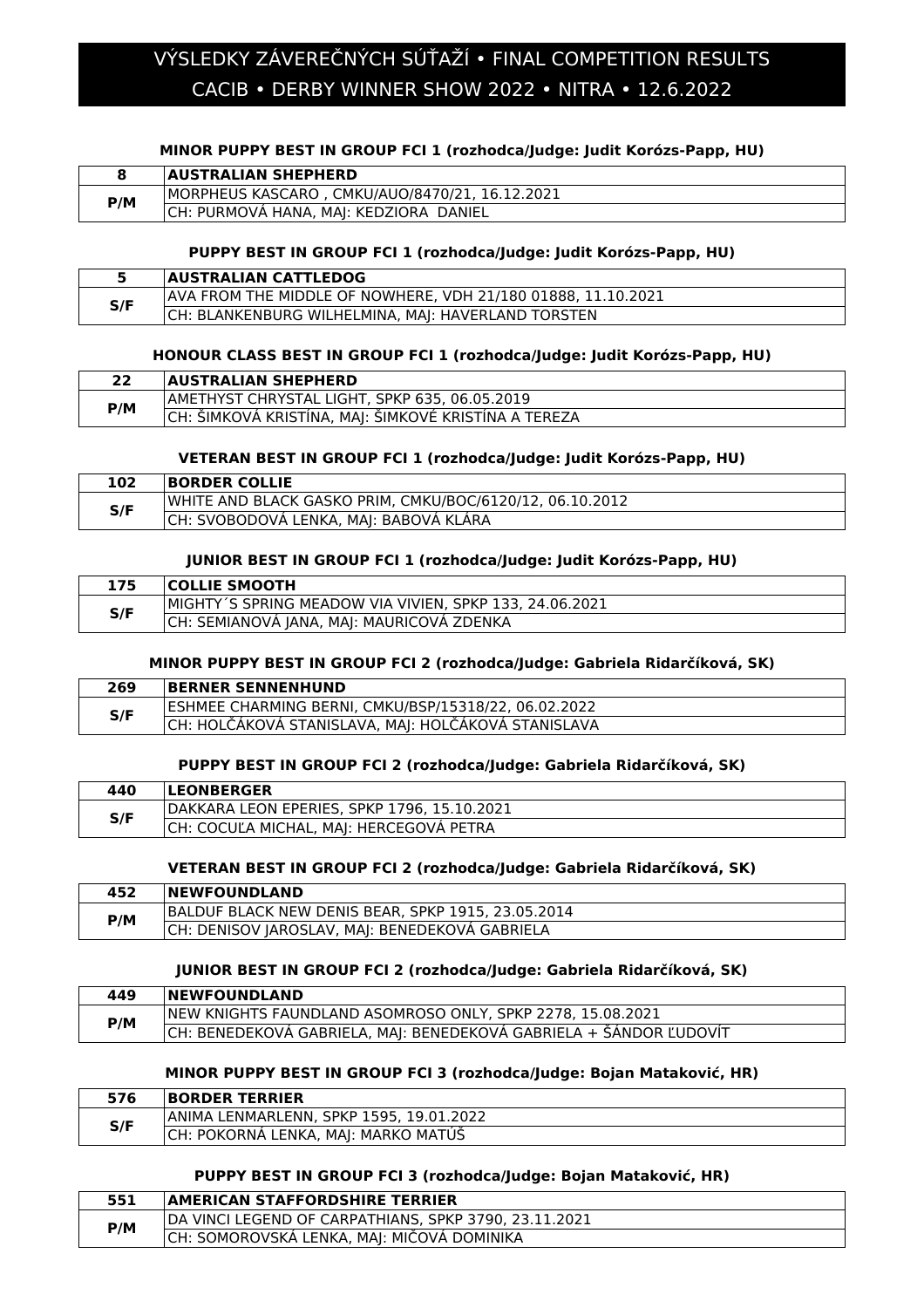#### **VETERAN BEST IN GROUP FCI 3 (rozhodca/Judge: Bojan Mataković, HR)**

| 618 | <b>IRISH SOFT COATED WHEATEN TERRIER</b>        |
|-----|-------------------------------------------------|
| P/M | HOUSE OF SOFTY ORLANDO, CLP/SCT/580, 24.11.2011 |
|     | CH: RUDOLPH ULRIKE, MAJ: ŠUBERTOVÁ PETRA        |

#### **JUNIOR BEST IN GROUP FCI 3 (rozhodca/Judge: Bojan Mataković, HR)**

| 707 | <b>TERRIER BRAZILEIRO</b>                                    |
|-----|--------------------------------------------------------------|
|     | MDV LORENA DO JARDIM IMBUI, CBKC RG/RJB/21/02312, 10.03.2021 |
| S/F | CH: MAGALHAES ANDRADE THAYANA, MAJ: PRIKLER ANDREA           |

#### **MINOR PUPPY BEST IN GROUP FCI 4 (rozhodca/Judge: Jaroslav Matyáš, SK)**

| 737 | <b>DACHSHUND KURZHAAR</b>                 |
|-----|-------------------------------------------|
| P/M | FENRIR LEIKIN DVOR. SPKP 7921. 01.01.2022 |
|     | CH: PÁRIČKOVÁ JANA, MAJ: ŽÁČEK TOMÁŠ      |

### **PUPPY BEST IN GROUP FCI 4 (rozhodca/Judge: Jaroslav Matyáš, SK)**

| LUX IN TENEBRIS VELTURIS, ROI 22/47148, 16.09.2021<br>P/M | 772 | <b>IDACHSHUND RAUHHAAR ZWERG</b>        |
|-----------------------------------------------------------|-----|-----------------------------------------|
|                                                           |     |                                         |
|                                                           |     | CH: ADAMCZAK MAREK, MAJ: SANTONI ANDREA |

#### **JUNIOR BEST IN GROUP FCI 4 (rozhodca/Judge: Jaroslav Matyáš, SK)**

| 762 | <b>DACHSHUND RAUHAAR KANINCHEN</b>          |
|-----|---------------------------------------------|
| S/F | GENTLE STORM VITORAZ, SPKP 6892, 26.06.2021 |
|     | ICH: BUSTA IAN. MAI: KOSŇANSKÁ VANDA        |

#### **MINOR PUPPY BEST IN GROUP FCI 5 (rozhodca/Judge: Rui Oliveira, PT)**

| 807 | <b>BASENII</b>                                |
|-----|-----------------------------------------------|
| S/F | AMANI MAYO WA KONGA, CLP/BSN/1258, 01.01.2022 |
|     | CH: ADAMEK VLASTIMIL, MAJ: STOHELOVA NIKOLA   |

### **PUPPY BEST IN GROUP FCI 5 (rozhodca/Judge: Rui Oliveira, PT)**

| 800 | <b>AMERICAN AKITA</b>                                          |
|-----|----------------------------------------------------------------|
| P/M | BRILLIANT ROYAL ROCK PEARL RIVER, CMKU/VJP/1111/21, 04.10.2021 |
|     | CH: KLUSKOVÁ MARKÉTA, MAJ: KLUSKOVÁ MARKÉTA                    |

### **HONOUR CLASS BEST IN GROUP FCI 5 (rozhodca/Judge: Rui Oliveira, PT)**

| 871 | <b>PERRO SIN PELO DEL PERÚ PEQUEŇO</b>          |
|-----|-------------------------------------------------|
| P/M | AKASH INSPIRIUM, VDH/CER P 4271/19Ü, 27.07.2017 |
|     | CH: KRAVCOVÁ MICHAELA, MAJ: HILDEBRANDT SINA    |

#### **VETERAN BEST IN GROUP FCI 5 (rozhodca/Judge: Rui Oliveira, PT)**

| 872 | <b>PERRO SIN PELO DEL PERU PEQUENO</b>               |
|-----|------------------------------------------------------|
| P/M | HEKTHOR DE KORRANTOH, MET.PERUI.M.7/H/19, 22.07.2012 |
|     | CH: ANTHONI KOCH ESTELLE, MAJ: OPITZ SABINE          |

### **JUNIOR BEST IN GROUP FCI 5 (rozhodca/Judge: Rui Oliveira, PT)**

| 907 | <b>SIBERIAN HUSKY</b>                                          |
|-----|----------------------------------------------------------------|
| S/F | AMBER QUEEN OF SANTA SNIEGO SUNYS, LSVK SH 0656/21, 15.06.2021 |
|     | CH: GUDMONIENÉ INGRIDA, MAJ: GUDMONIENÉ INGRIDA                |

### **MINOR PUPPY BEST IN GROUP FCI 6 (rozhodca/Judge: Jozef Jursa, SK)**

| 983 | <b>PORCELAINE</b>                                             |
|-----|---------------------------------------------------------------|
| S/F | SALSA DE LA VALLEE DU MASCARET, LOF 6 POR.17958/0, 20.12.2021 |
|     | CH: PENTECOTE DANIEL, MAJ: PILICH EWA                         |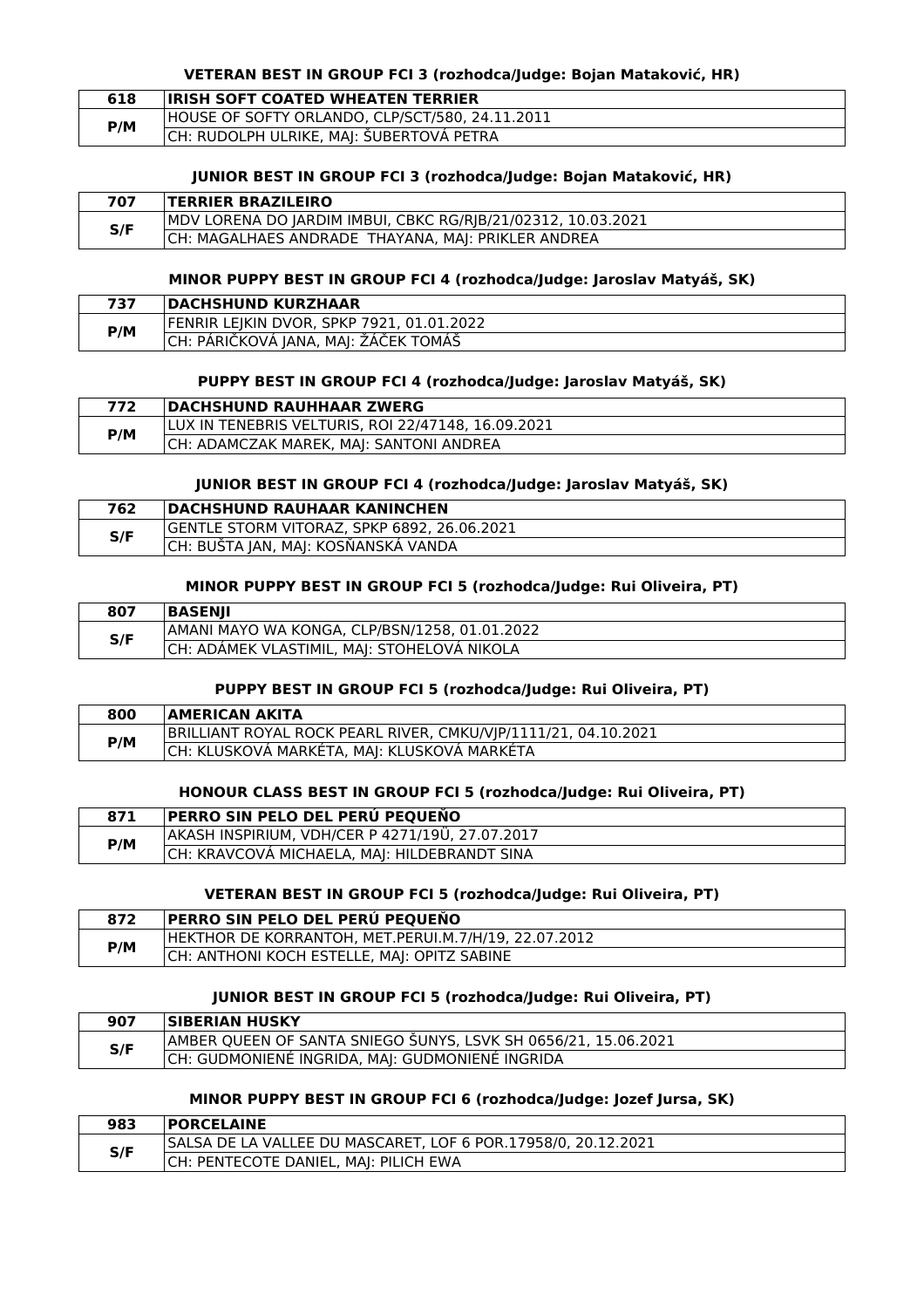### **VETERAN BEST IN GROUP FCI 6 (rozhodca/Judge: Jozef Jursa, SK)**

| 971 | <b>DALMATINSKI PAS</b>                        |
|-----|-----------------------------------------------|
| S/F | LANCIA S. STRACIATELLA, SPKP 1349, 24.06.2013 |
|     | CH: GÜRTLEROVÁ JANA, MAJ: GÜRTLER ANDREJ      |

### **JUNIOR BEST IN GROUP FCI 6 (rozhodca/Judge: Jozef Jursa, SK)**

| 998 | <b>IRHODESIAN RIDGEBACK</b>                         |
|-----|-----------------------------------------------------|
| S/F | CHARMING TOP'S ZIWA LOOWYONS, SPKP 2619, 30.05.2021 |
|     | CH: KOLLÁROVÁ LENKA, MAJ: KOLLAROVA LENKA           |

### **PUPPY BEST IN GROUP FCI 7 (rozhodca/Judge: Iva Černohubová, CZ)**

| 1021 | <b>BRACCO ITALIANO</b>                                    |
|------|-----------------------------------------------------------|
| S/F  | POLCEVERA'S S ZIVAGA. PKR.VII-20839. 13.11.2021           |
|      | CH: SODINI MAURIZIO, MAJ: NIEKRASIEWICZ-ZABOROWICZ DOROTA |

### **HONOUR CLASS BEST IN GROUP FCI 7 (rozhodca/Judge: Iva Černohubová, CZ)**

| 1104 | <b>SLOVENSKÝ HRUBOSRSTÝ STAVAČ</b>                          |
|------|-------------------------------------------------------------|
| S/F  | BONA Z PRANDORFA, SPKP RG 1611, 03.04.2017                  |
|      | CH: DEVIATKA PETRAK VERONIKA, MAJ: DEVIATKA PETRAK VERONIKA |

### **JUNIOR BEST IN GROUP FCI 7 (rozhodca/Judge: Iva Černohubová, CZ)**

| <b>1107</b> | <b>WEIMARANER KURZHAAR</b>                        |
|-------------|---------------------------------------------------|
| P/M         | IDASH D'ARGENTO SUERTE, CLP/VOK/11894, 09.04.2021 |
|             | : ŠMEGROVÁ MICHAELA, MAJ: VŠETIČKA ROMAN          |

### **MINOR PUPPY BEST IN GROUP FCI 8 (rozhodca/Judge: Ann Ingram, IE)**

| 1181 | <b>FLAT COATED RETRIEVER</b>                          |
|------|-------------------------------------------------------|
| P/M  | FAST CLAP OF CHICO CEDLETES, CLP/FCR/7447, 13.01.2022 |
|      | CH: RAISKUBOVA KAMILA, MAI: RAISKUB KAMIL             |

### **PUPPY BEST IN GROUP FCI 8 (rozhodca/Judge: Ann Ingram, IE)**

| 1160 | <b>ENGLISH COCKER SPANIEL COLOURS</b>                                  |
|------|------------------------------------------------------------------------|
| S/F  | SIMPLY SPECIAL STANIA SKAR-LINE COLOUR RANGE, CLP/AC/40544, 06.11.2021 |
|      | CH: ŠKAREK LADISLAV, MAJ: ŠKAREK LADISLAV                              |

### **HONOUR CLASS BEST IN GROUP FCI 8 (rozhodca/Judge: Ann Ingram, IE)**

| 1123 | <b>AMERICAN COCKER SPANIEL BLACK</b>                |
|------|-----------------------------------------------------|
| P/M  | LAYTON YOUR AND MY GENARO, SLRAK-000108, 28.04.2015 |
|      | CH: VOLÁRIKOVÁ LINDA, MAJ: NIKOLIČ ALBINA           |

### **VETERAN BEST IN GROUP FCI 8 (rozhodca/Judge: Ann Ingram, IE)**

| 1217 | <b>GOLDEN RETRIEVER</b>              |
|------|--------------------------------------|
| P/M  | EVIDOG SORBON, SPKP 2859, 28.06.2013 |
|      | CH: SIKOVA EVA, MAJ: SIKOVÁ EVA      |

### **JUNIOR BEST IN GROUP FCI 8 (rozhodca/Judge: Ann Ingram, IE)**

| 1124 | <b>AMERICAN COCKER SPANIEL BLACK</b>                         |
|------|--------------------------------------------------------------|
| S/F  | LAYTON HASTA LA VISTA BABY, SPKP 2161, 09.04.2021            |
|      | CH: VOLÁRIKOVÁ LINDA, MAJ: BLAŽKOVÁ MARCELA + CAISOVÁ SILVIA |

### **MINOR PUPPY BEST IN GROUP FCI 9 (rozhodca/Judge: Róbert Kotlár, HU)**

| 1407 | <b>CANICHE NAIN FAWN</b>                        |
|------|-------------------------------------------------|
| P/M  | DUSET DARAM BRONCO, VDH/DPZ 179 552, 03.01.2022 |
|      | CH: SLADOLJEV ANKA HANA, MAJ: OSVATH GABRIELLA  |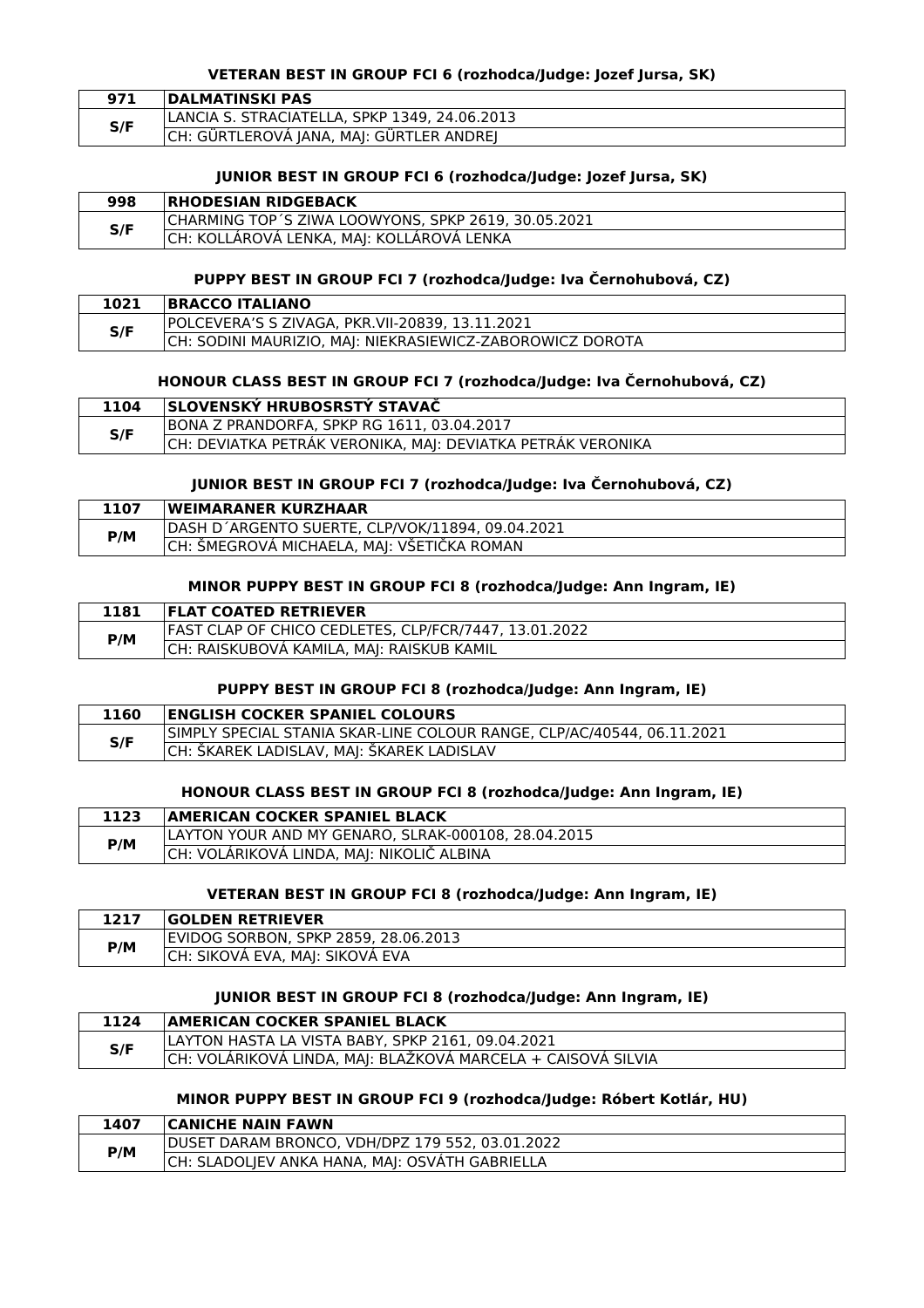### **PUPPY BEST IN GROUP FCI 9 (rozhodca/Judge: Róbert Kotlár, HU)**

| 1583 | <b>TIBETAN TERRIER</b>                                  |
|------|---------------------------------------------------------|
| S/F  | FIREBIRD OF PARADISE ERBOSEDITION, SPKP 395, 31.10.2021 |
|      | CH: KUČERKOVÁ VERONIKA , MAJ: KUČERKOVÁ VERONIKA        |

### **HONOUR CLASS BEST IN GROUP FCI 9 (rozhodca/Judge: Róbert Kotlár, HU)**

| 1325 | <b>BOSTON TERRIER</b>                           |
|------|-------------------------------------------------|
| S/F  | PRALINKA CANIN SOURIS, PKR.IX-87270, 06.02.2020 |
|      | CH: RYBAK EWELINA, MAJ: RYBAK EWELINA           |

### **VETERAN BEST IN GROUP FCI 9 (rozhodca/Judge: Róbert Kotlár, HU)**

| 1526 | <b>IMALTESE</b>                                              |
|------|--------------------------------------------------------------|
| P/M  | CATCH ME IF YOU CAN OF MARQUESS, MET. MALT. 5/14, 30.12.2013 |
|      | CH: GRÓF SZILVIA, MAJ: GRÓF SZILVIA                          |

### **JUNIOR BEST IN GROUP FCI 9 (rozhodca/Judge: Róbert Kotlár, HU)**

| 1391 | <b>CANICHE MINIATURE (TOY) NOIR</b>                                            |
|------|--------------------------------------------------------------------------------|
| P/M  | SUBLIME MAGICSTAR DES PETITES STARS D'ANNEMOS, CMKU/P/22964/-22/21, 09.06.2021 |
|      | CH: MOSCIONI ANNE-MARIE, MAJ: DOLEŽALOVÁ ŠÁRKA                                 |

#### **MINOR PUPPY BEST IN GROUP FCI 10 (rozhodca/Judge: Brigita Kremser, SI)**

| 1648 | <b>WHIPPET</b>                              |
|------|---------------------------------------------|
| P/M  | ALIJAMO'S KEVAN, SPKP 963, 24.01.2022       |
|      | CH: KOZÁNKOVÁ MONIKA, MAJ: KOZÁNKOVÁ MONIKA |

### **PUPPY BEST IN GROUP FCI 10 (rozhodca/Judge: Brigita Kremser, SI)**

| 1619 | <b>IRISH WOLFHOUND</b>                        |
|------|-----------------------------------------------|
| S/F  | ETERNAL ESME ERDOR IRIS, SPKP 812, 27.11.2021 |
|      | CH: HOLBOVA MARTINA, MAJ: HOLBOVA MARTINA     |

### **HONOUR CLASS BEST IN GROUP FCI 10 (rozhodca/Judge: Brigita Kremser, SI)**

| 1591 | <b>AFGHAN HOUND</b>                                                             |
|------|---------------------------------------------------------------------------------|
| P/M  | APOLLO MISTERA BELECO, SPKP 379, 27.02.2017                                     |
|      | CH: MESZOVÁ PETRA, MAJ: KIRCHNEROVÁ ADRIANA + PUKÁČOVÁ SYLVIA & KOTIAN MIROSLAV |

### **VETERAN BEST IN GROUP FCI 10 (rozhodca/Judge: Brigita Kremser, SI)**

| 1661 | <b>WHIPPET</b>                                |
|------|-----------------------------------------------|
| P/M  | ESTRAGON SUPRA CETERA, PKR.X-9227, 12.08.2013 |
|      | CH: LAZAREWICZ ANETA, MAJ: JENCZ DONATA       |

#### **JUNIOR BEST IN GROUP FCI 10 (rozhodca/Judge: Brigita Kremser, SI)**

| 1587 | <b>AFGHAN HOUND</b>                                                                |
|------|------------------------------------------------------------------------------------|
| P/M  | HARUKI MURAKAMI GANDAMAK SLOVAKIA, SPKP 422, 06.08.2021                            |
|      | CH: VOJTEK VLASTISLAV A PETRA, MAJ: KIRCHNEROVA ADRIANA + PUKACOVA SYLVIA & KOTIAN |
|      | <b>IMIROSLAV</b>                                                                   |

### **NAJKRAJŠÍ JEDINEC Z PLEMIEN NEUZNANÝCH FCI / NON FCI RECOGNIZED BREEDS COMPETITION (rozhodca/Judge: Gabriela Ridarčíková, SK)**

|   |     | 1704   VOSTOTCHNO EUROPEISKA OVTCHARKA                   |
|---|-----|----------------------------------------------------------|
|   | S/F | AKELA DIABLI Z INOVECKEJ DOLINY, SPKP RG 21, 03.01.2020  |
|   |     | CH: LAZICIUS MARTIN, MAJ: TULISOVÁ ANGELIKA              |
|   |     | 1705   WHIPPET LONGHAIRED (SILKEN WINDSPRITE)            |
|   | P/M | MICHAEL DOUGLAS BEAMI ŠAHRAK, SPKP RG 30, 01.04.2016     |
|   |     | CH: SLAVÍKOVÁ BEATRICE, MAJ: KÓŠOVÁ MONIKA               |
|   |     | <b>1682 BIEWER YORKSHIRE TERRIER</b>                     |
| 3 | S/F | STARDUST GOLD THE POWER OF LOVE, PKR.RN-1237, 01.06.2021 |
|   |     | CH: KABACIŃSKA DOMINIKA, MAJ: KABACIŃSKA DOMINIKA        |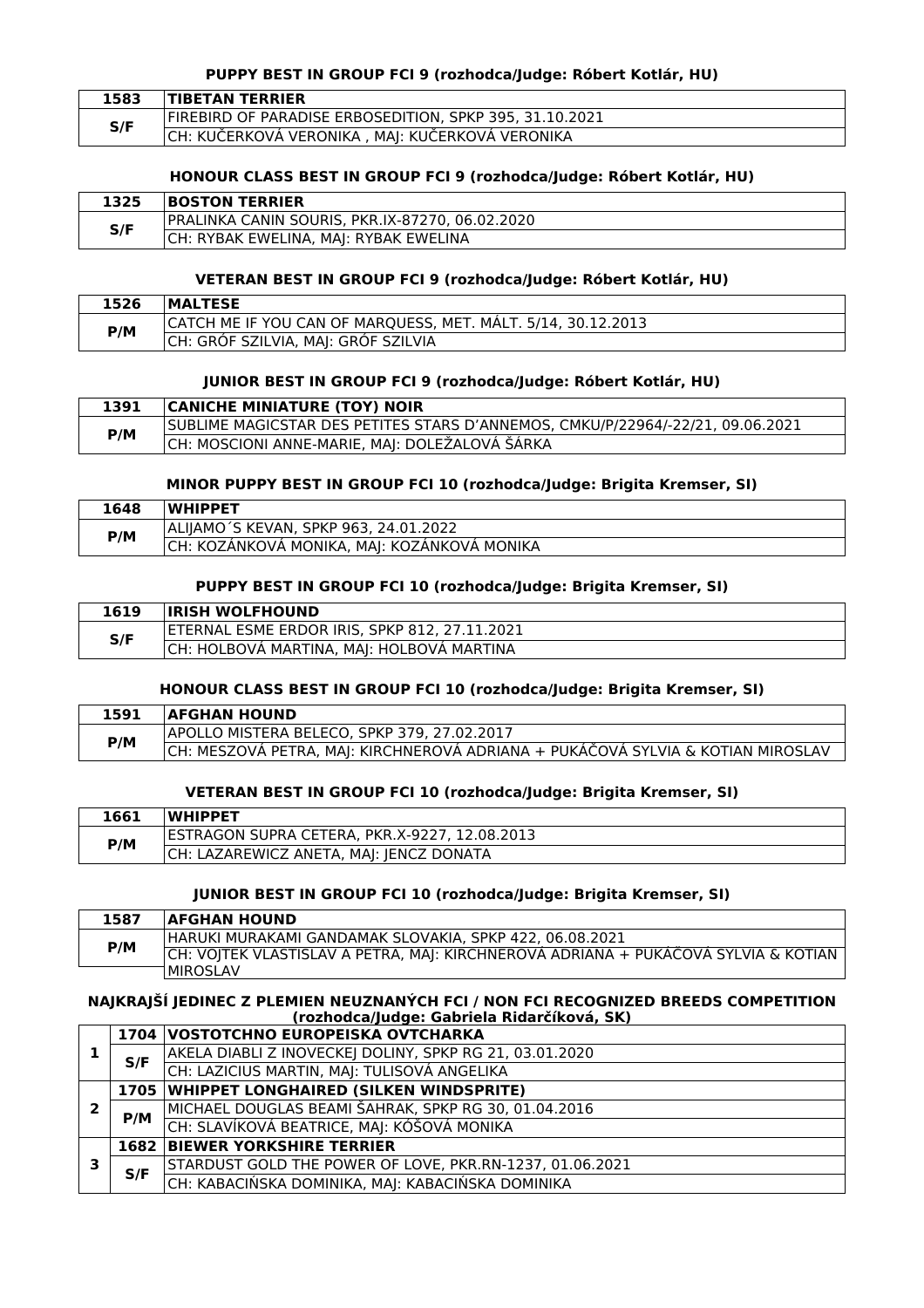#### **VEĽKÁ NÁRODNÁ CENA • GRAND PRIX NATIONAL BREEDS (rozhodca/Judge: Gabriela Ridarčíková, SK)**

|   | $\cdots$ |                                                    |  |
|---|----------|----------------------------------------------------|--|
|   |          | 121 ČESKOSLOVENSKÝ VLČIAK                          |  |
|   | P/M      | LACKY Z KATUSICKÉHO DVORA, UKU.0350900, 28.09.2017 |  |
|   |          | CH: KŘOVINOVÁ JITKA, MAJ: DANYLYUK SERHIY          |  |
|   | 225      | SLOVENSKÝ ČUVAČ                                    |  |
| 2 | P/M      | CHYRO NA STAROM MLYNISKU, SPKP 10702, 18.08.2019   |  |
|   |          | CH: HUDÁKOVÁ HELENA, MAJ: ZMIJOVÁ RENÁTA           |  |
|   | 1097     | SLOVENSKÝ HRUBOSRSTÝ STAVAČ                        |  |
| 3 | P/M      | VIGO ACTA NON VERBA, SPKP RG 1866, 03.02.2020      |  |
|   |          | CH: BÍLY PETER, MAJ: SARVAŠ MICHAL                 |  |

#### **NAJKRAJŠIA CHOVATEĽSKÁ SKUPINA · BEST BREEDER'S GROUP (rozhodca/Judge: Milan Plundra, CZ)**

| --                                                                           |
|------------------------------------------------------------------------------|
| 1   AMERICAN COCKER SPANIEL BLACK - LAYTON - CHOVATEĽ: VOLÁRIKOVÁ LINDA      |
| 2 DOBERMANN SCHWARZ UND ROT - BŁĘKITNY KANION - CHOVATEĽ: KWAŚNA ALEKSANDRA  |
| 3 WELSH SPRINGER SPANIEL - JANKINA ZÁHRADA - CHOVATEĽ: JANEK ĽUDOVÍT A JANKA |

### **NAJKRAJŠÍ MLADŠÍ DORAST · MINOR PUPPY BIS (rozhodca/Judge: Satu Ylä-Mononen, FI)**

|   | 269  | <b>BERNER SENNENHUND</b>                             |
|---|------|------------------------------------------------------|
|   | S/F  | ESHMEE CHARMING BERNI, CMKU/BSP/15318/22, 06.02.2022 |
|   |      | CH: HOLČÁKOVÁ STANISLAVA, MAJ: HOLČÁKOVÁ STANISLAVA  |
| 2 | 807  | <b>BASENJI</b>                                       |
|   | S/F  | AMANI MAYO WA KONGA, CLP/BSN/1258, 01.01.2022        |
|   |      | CH: ADÁMEK VLASTIMIL, MAJ: STOHELOVÁ NIKOLA          |
| 3 | 1648 | <b>WHIPPET</b>                                       |
|   | P/M  | ALIJAMO'S KEVAN, SPKP 963, 24.01.2022                |
|   |      | CH: KOZÁNKOVÁ MONIKA, MAJ: KOZÁNKOVÁ MONIKA          |

### **NAJKRAJŠÍ DORAST · PUPPY BIS (rozhodca/Judge: Kaisa Metteri-Gold, FI)**

|   |     | <b>1160 ENGLISH COCKER SPANIEL COLOURS</b>                             |
|---|-----|------------------------------------------------------------------------|
|   | S/F | SIMPLY SPECIAL STANIA SKAR-LINE COLOUR RANGE. CLP/AC/40544. 06.11.2021 |
|   |     | CH: ŠKAREK LADISLAV, MAJ: ŠKAREK LADISLAV                              |
| 2 |     | <b>1583 TIBETAN TERRIER</b>                                            |
|   | S/F | FIREBIRD OF PARADISE ERBOSEDITION, SPKP 395, 31.10.2021                |
|   |     | CH: KUČERKOVÁ VERONIKA, MAJ: KUČERKOVÁ VERONIKA                        |
|   | 5   | <b>AUSTRALIAN CATTLEDOG</b>                                            |
|   | S/F | AVA FROM THE MIDDLE OF NOWHERE, VDH 21/180 01888, 11.10.2021           |
|   |     | CH: BLANKENBURG WILHELMINA, MAJ: HAVERLAND TORSTEN                     |

### **NAJKRAJŠÍ JEDINEC TR. ČESTNEJ · HONOUR CLASS BIS (rozhodca/Judge: Radim Kašpar, CZ)**

|   |     | 1104 SLOVENSKÝ HRUBOSRSTÝ STAVAČ                            |
|---|-----|-------------------------------------------------------------|
|   | S/F | BONA Z PRANDORFA, SPKP RG 1611, 03.04.2017                  |
|   |     | CH: DEVIATKA PETRÁK VERONIKA, MAJ: DEVIATKA PETRÁK VERONIKA |
| 2 |     | 1123 AMERICAN COCKER SPANIEL BLACK                          |
|   | P/M | LAYTON YOUR AND MY GENARO, SLRAK-000108, 28.04.2015         |
|   |     | CH: VOLÁRIKOVÁ LINDA, MAJ: NIKOLIČ ALBINA                   |
| З |     | <b>1325 BOSTON TERRIER</b>                                  |
|   | S/F | PRALINKA CANIN SOURIS, PKR.IX-87270, 06.02.2020             |
|   |     | CH: RYBAK EWELINA, MAJ: RYBAK EWELINA                       |

# **NAJKRAJŠÍ VETERÁN · VETERAN BIS (rozhodca/Judge: Maša Široka, SI)**

| 452 | <b>NEWFOUNDLAND</b>                                      |
|-----|----------------------------------------------------------|
| P/M | BALDUF BLACK NEW DENIS BEAR, SPKP 1915, 23.05.2014       |
|     | CH: DENISOV JAROSLAV, MAJ: BENEDEKOVÁ GABRIELA           |
| 618 | <b>IRISH SOFT COATED WHEATEN TERRIER</b>                 |
| P/M | HOUSE OF SOFTY ORLANDO, CLP/SCT/580, 24.11.2011          |
|     | CH: RUDOLPH ULRIKE, MAJ: ŠUBERTOVÁ PETRA                 |
| 102 | <b>BORDER COLLIE</b>                                     |
| S/F | WHITE AND BLACK GASKO PRIM, CMKU/BOC/6120/12, 06.10.2012 |
|     | CH: SVOBODOVÁ LENKA, MAJ: BABOVÁ KLÁRA                   |
|     |                                                          |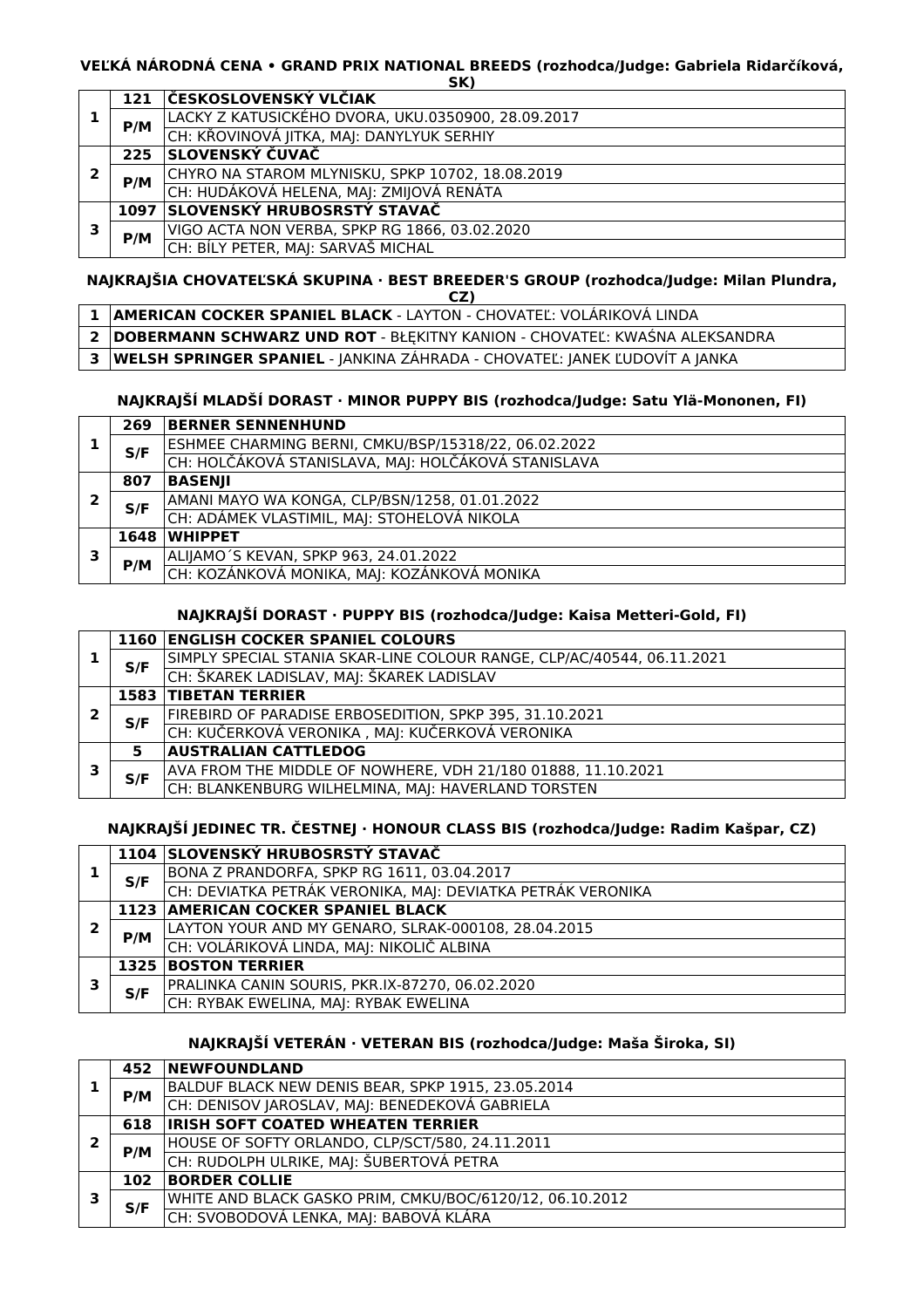### **BEST IN GROUP FCI 1 (rozhodca/Judge: Judit Korózs-Papp, HU)**

|               | 68  | <b>BERGER DE PICARDIE</b>                                                      |
|---------------|-----|--------------------------------------------------------------------------------|
|               |     | SPORTINGFIELDS ECLIPSE FLY EFFORTLESSLY, AKC DN59196301, 06.08.2019            |
|               | P/M | CH: GILES AMANDA & BEADLE DONNA, MAJ: VOLOSHINA EKATERINA + AMANDA GILES DONNA |
| <b>BEADLE</b> |     |                                                                                |
|               | 21  | <b>AUSTRALIAN SHEPHERD</b>                                                     |
| 2             | P/M | PRAD EKANTA FLOW ELVIKAM, PKR.I-90835 K, 30.01.2019                            |
|               |     | CH: LEŚNIAK BEATA, MAJ: SZOT MICHAŁ                                            |
|               | 251 | <b>WELSH CORGI PEMBROKE</b>                                                    |
| 3             | P/M | MISTYCOR BEFORE THE STORM, LV VKP-474/19, 29.01.2019                           |
|               |     | CH: RONDIK OKTYABRINA, MAJ: VAIVARE IVETA + ZIRDZINA ZANDA                     |

## **BEST IN GROUP FCI 2 (rozhodca/Judge: Gabriela Ridarčíková, SK)**

|   | 343 | <b>DEUTSCHE DOGGE GEFLECKT</b>                               |
|---|-----|--------------------------------------------------------------|
|   | P/M | CHARIS FROM HARLE ELIZABETH'S MEADOWS, SPKP 1942, 31.05.2021 |
|   |     | CH: BARAN JÁN, MAJ: ESATOVSKI SABAN                          |
|   | 308 | <b>CANE CORSO</b>                                            |
| 2 | P/M | STELLA LUMINOSA DROGBA, MET.CANE231/21, 05.11.2020           |
|   |     | CH: BÁLINT ZOLTÁN, MAJ: TIBAY NORBERT                        |
|   | 368 | <b>DEUTSCHER BOXER GELB</b>                                  |
| 3 | S/F | MEGGY PÁLAVA BOX, CMKU/BOX/17877/20, 27.04.2020              |
|   |     | CH: PROKEŠOVÁ ČESTMÍRA, MAJ: KOSTELECKÝ JIŘÍ                 |

### **BEST IN GROUP FCI 3 (rozhodca/Judge: Bojan Mataković, HR)**

|    | 621 | <b>IRISH SOFT COATED WHEATEN TERRIER</b>                     |
|----|-----|--------------------------------------------------------------|
|    | S/F | FLARE KNÍ-YORK Z TRŽIŠTĚ, CLP/SCT/860, 15.02.2018            |
|    |     | CH: ŠMÍDOVÁ MARCELA, MAJ: ŠUBERTOVÁ PETRA                    |
|    | 707 | <b>TERRIER BRAZILEIRO</b>                                    |
| כי |     | MDV LORENA DO JARDIM IMBUI, CBKC RG/RJB/21/02312, 10.03.2021 |
|    | S/F | CH: MAGALHAES ANDRADE THAYANA, MAJ: PRIKLER ANDREA           |
|    | 655 | <b>SKYE TERRIER</b>                                          |
| э  | P/M | SKORRADALS EVERY TIME FOR A HARLEY, NO53498/19, 22.06.2019   |
|    |     | CH: BIRGISDOTTIR BIRGITTA, MAJ: BIRGISDOTTIR BIRGITTA        |

### **BEST IN GROUP FCI 4 (rozhodca/Judge: Jaroslav Matyáš, SK)**

|              | 752 | <b>DACHSHUND KURZHAAR ZWERG</b>                       |
|--------------|-----|-------------------------------------------------------|
|              | S/F | PICOLLO TECKEL WILD ROSE, SPKP 6744, 08.07.2019       |
|              |     | CH: PIKUL EKATERINA S., MAJ: TATÁR NORA               |
|              | 744 | <b>DACHSHUND KURZHAAR KANINCHEN</b>                   |
| $\mathbf{2}$ | S/F | PICOLLO TECKEL INDIANA, SPKP 6840, 30.01.2021         |
|              |     | CH: PIKUL EKATERINA, MAJ: TATÁR NORA                  |
|              | 767 | <b>DACHSHUND RAUHHAAR</b>                             |
| 3            | P/M | ERR Z DUBŇANSKÉHO NÁKLA, SPKP 14946, 17.07.2020       |
|              |     | CH: CHROBÁK JOSEF, MAJ: SIMON JURAJ + KOSŇANSKÁ VANDA |

### **BEST IN GROUP FCI 5 (rozhodca/Judge: Rui Oliveira, PT)**

|   | 880 | <b>SAMOYED</b>                                                 |
|---|-----|----------------------------------------------------------------|
|   | P/M | KLAJOKLIŲ ŠUO AFFECTED BY YOU, LSVK SA 0871/20, 01.07.2020     |
|   |     | CH: MICKIENÉ DALIA, MAJ: MICKIENÉ DALIA                        |
|   | 907 | <b>SIBERIAN HUSKY</b>                                          |
|   | S/F | AMBER QUEEN OF SANTA SNIEGO ŠUNYS, LSVK SH 0656/21, 15.06.2021 |
|   |     | CH: GUDMONIENÉ INGRIDA, MAJ: GUDMONIENÉ INGRIDA                |
|   | 919 | <b>XOLOITZCUINTLE STANDARD</b>                                 |
| з | S/F | TLAYUDA (ALONSO/TOJO), MET.MEX.MEZT.11/H/22, 02.05.2021        |
|   |     | CH: ALONSO MIGUEL Y SILVIA TOJO, MAJ: HERCZEG BEÁTA            |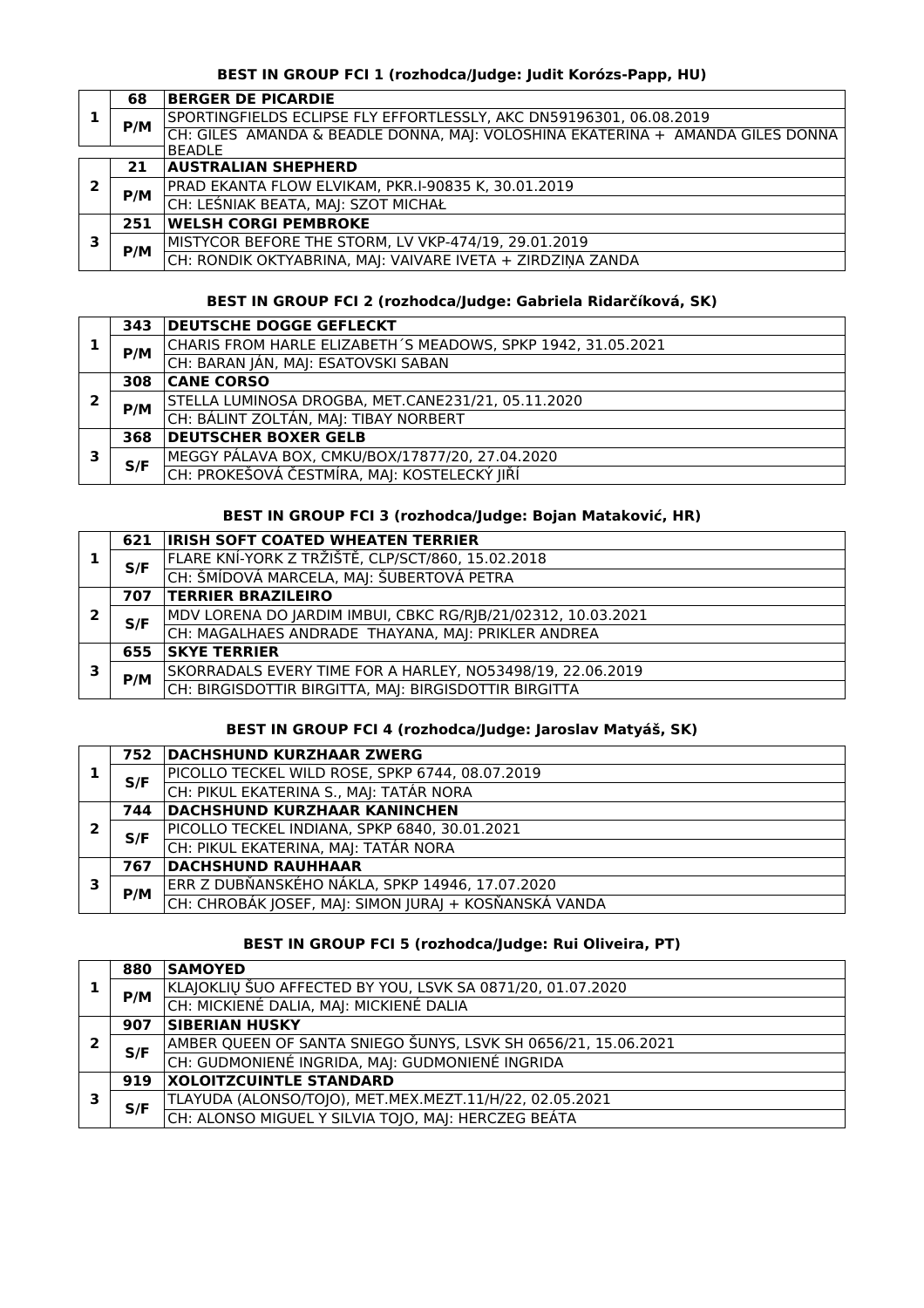### **BEST IN GROUP FCI 6 (rozhodca/Judge: Jozef Jursa, SK)**

|   | 995 | <b>RHODESIAN RIDGEBACK</b>                          |
|---|-----|-----------------------------------------------------|
|   | P/M | MANZILI MALIIK SLUNCE ŽIVOTA, SPKP 2538, 27.01.2020 |
|   |     | CH: KLÁPOVÁ IVETA, MAJ: LAKOTOVÁ LÍVIA              |
|   |     | 1709 BEAGLE                                         |
| 2 | P/M | ASLAN LITTLE CARPATHIANS, SPKP 1970, 14.02.2019     |
|   |     | CH: POTROK MILAN, MAJ: POTROK MILAN                 |
|   | 953 | <b>DALMATINSKI PAS</b>                              |
| э | P/M | ENDGAME DI CA' GILARDONI, ROI 20/122318, 13.06.2020 |
|   |     | CH: GILARDONI MATTIA, MAJ: GILARDONI MATTIA         |

### **BEST IN GROUP FCI 7 (rozhodca/Judge: Iva Černohubová, CZ)**

|   |     | 1097 SLOVENSKÝ HRUBOSRSTÝ STAVAČ                     |
|---|-----|------------------------------------------------------|
|   | P/M | VIGO ACTA NON VERBA, SPKP RG 1866, 03.02.2020        |
|   |     | CH: BÍLY PETER, MAJ: SARVAŠ MICHAL                   |
|   |     | <b>1050 ENGLISH SETTER</b>                           |
| 7 | S/F | EXPENSIVE STONE AMAZONIT, MET.AS.6525/19, 06.07.2019 |
|   |     | CH: PÁLOCSKA HENRIETT, MAJ: PÁLOCSKA CSENGE          |
|   |     | 1087 RÖVIDSZÖRÜ MAGYAR VIZSLA                        |
| , | S/F | BILLEGI VADÁSZ KALÁCS, MET.MV.3944/20, 08.07.2020    |
|   |     | CH: BALDONI MARCO, MAJ: GAÁL GYÖNGYI                 |

## **BEST IN GROUP FCI 8 (rozhodca/Judge: Ann Ingram, IE)**

|   |     | 1122 AMERICAN COCKER SPANIEL BLACK                      |
|---|-----|---------------------------------------------------------|
|   | P/M | SILVER PINE I'LL FLY AWAY, ROI 19/114738, 22.01.2018    |
|   |     | CH: BARBOSA SANTIAGO SONIA MARIA, MAJ: GUSSONI LEONARDO |
|   |     | 1142 CLUMBER SPANIEL                                    |
| າ | P/M | BIMBIK'S QUARTO, EST-03231/20, 23.06.2020               |
|   |     | CH: JUURAK KATRIN, MAJ: MAY JANELLE                     |
|   |     | <b>1158 ENGLISH COCKER SPANIEL COLOURS</b>              |
| 3 | P/M | AARON SKAR-LINE COLOUR RANGE, CLP/AC/38927, 23.05.2018  |
|   |     | CH: ŠKAREK LADISLAV, MAJ: ŠKAREK LADISLAV               |

### **BEST IN GROUP FCI 9 (rozhodca/Judge: Róbert Kotlár, HU)**

|   |     | 1526 MALTESE                                                                   |
|---|-----|--------------------------------------------------------------------------------|
|   | P/M | CATCH ME IF YOU CAN OF MARQUESS, MET. MÁLT. 5/14, 30.12.2013                   |
|   |     | CH: GRÓF SZILVIA, MAJ: GRÓF SZILVIA                                            |
|   |     | <b>1391 CANICHE MINIATURE (TOY) NOIR</b>                                       |
|   | P/M | SUBLIME MAGICSTAR DES PETITES STARS D'ANNEMOS, CMKU/P/22964/-22/21, 09.06.2021 |
|   |     | CH: MOSCIONI ANNE-MARIE, MAJ: DOLEŽALOVÁ ŠÁRKA                                 |
|   |     | <b>1363 CANICHE GRAND BLANC</b>                                                |
| 3 | P/M | KATMARY'S RINGMASTER, BCU 172 - 003636, 03.03.2021                             |
|   |     | CH: IVANOVA-ZORINA I., MAJ: NAGY EDINA                                         |

## **BEST IN GROUP FCI 10 (rozhodca/Judge: Brigita Kremser, SI)**

|   |             | <b>1590 AFGHAN HOUND</b>                             |
|---|-------------|------------------------------------------------------|
|   | P/M         | HIGH IN THE SKY SARAH FAREH, CLP/AF/5155, 01.09.2016 |
|   |             | CH: ČABLA JAROSLAV, MAJ: PAVLÍKOVÁ LUDMILA           |
|   | 1670        | <b>WHIPPET</b>                                       |
| 2 | S/F         | MAJESTRIAN EMONIQUE, SPKP 914, 10.12.2020            |
|   |             | CH: PERNA MAURO, MAJ: KOZÁNKOVÁ MONIKA               |
|   | <b>1618</b> | <b>IRISH WOLFHOUND</b>                               |
| з |             | EGON AR'DAROTH, CMKU/IW/5119/17, 18.12.2017          |
|   | P/M         | CH: STEJSKALOVÁ MARKÉTA, MAJ: DESENSKÁ MARTINA       |